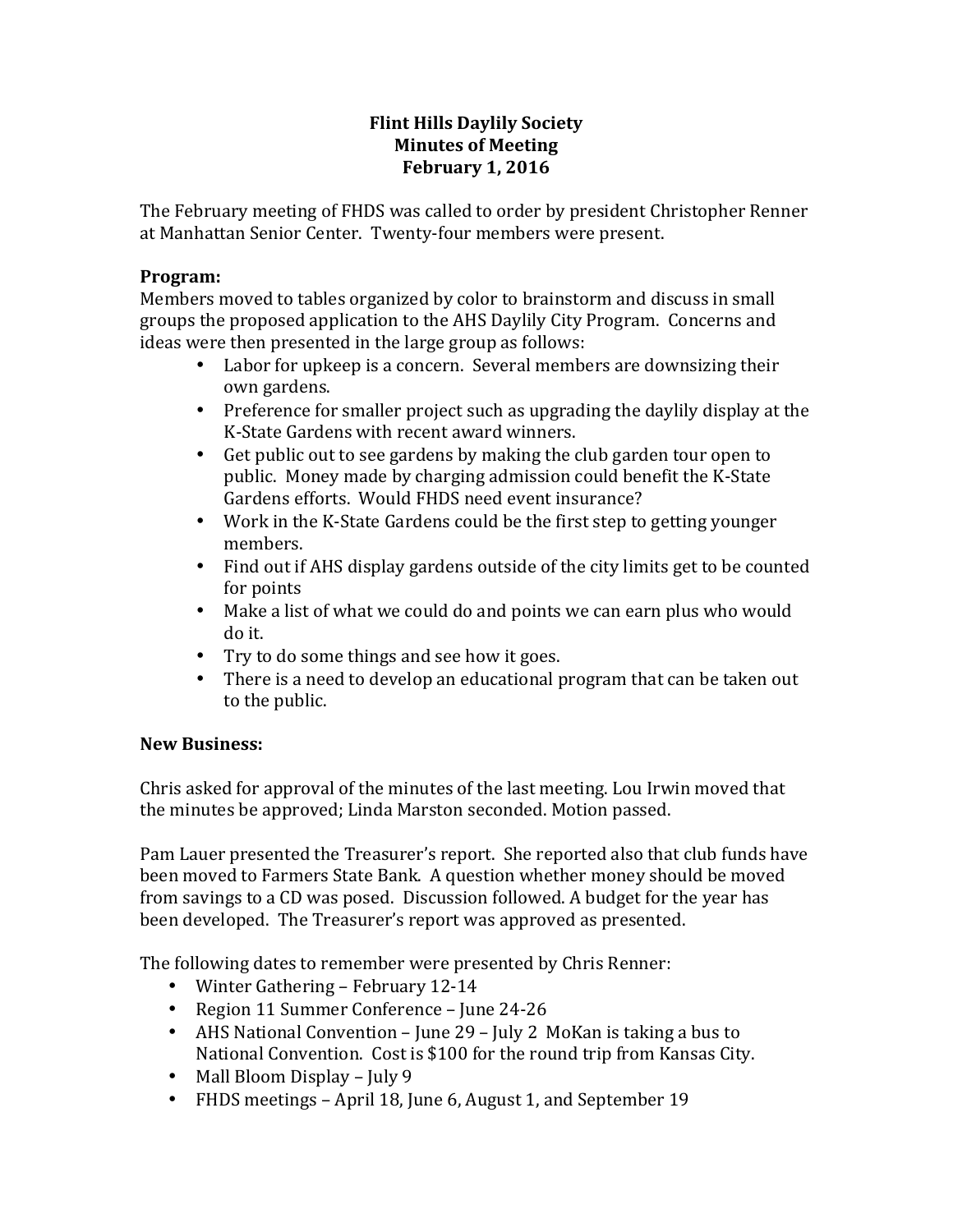## **Committee Reports:**

- Chris asked for a chairman for the refreshments. There were no volunteers. He passed around a signup sheet for refreshments.
- Ernie Minton will no longer chair the Fall Sale. A new chairman is needed.
- Jo Lyle will serve as the Membership chair.
- Karen Hawes will organize the Bloom Sale. She asked for members to sign up.
- Maureen Thien will continue as chairman for the Fall Banquet. Members were asked to sign up to help
- There will be no Member Garden Tour this year.
- Lou Irwin and Laura Hall will co-chair the Program Committee. The list of programs for the year is not finalized
- Ruby Zabel reported that she has made changes on the club webpage. She asked if anyone had used it on their iPhones. She would like feedback on the updates. Winners of the photo contest are urged to send their photos to Ruby to be posted on the webpage.
- The vearbook has been sent out in digital format. Chris Renner volunteered to print it on recycled paper for anyone who asks.

## **Old Business:**

The club discussed a recommendation to make a one-time contribution to the K-State Gardens reflecting the newer trends happening in daylily hybridizing. Steve Amy moved that FHDS make a one-time contribution of newer daylilies to the K-State Gardens. Jo Lyle seconded. Motion passed.

A proposal to tour Region 1 hybridizers was discussed. Several members expressed interest. Chris will research the cost of a bus and develop a possible route.

## **Daylily Drawing:**

Irene Johnson provided daylilies for the club drawing.

## **Meeting Adjourned.**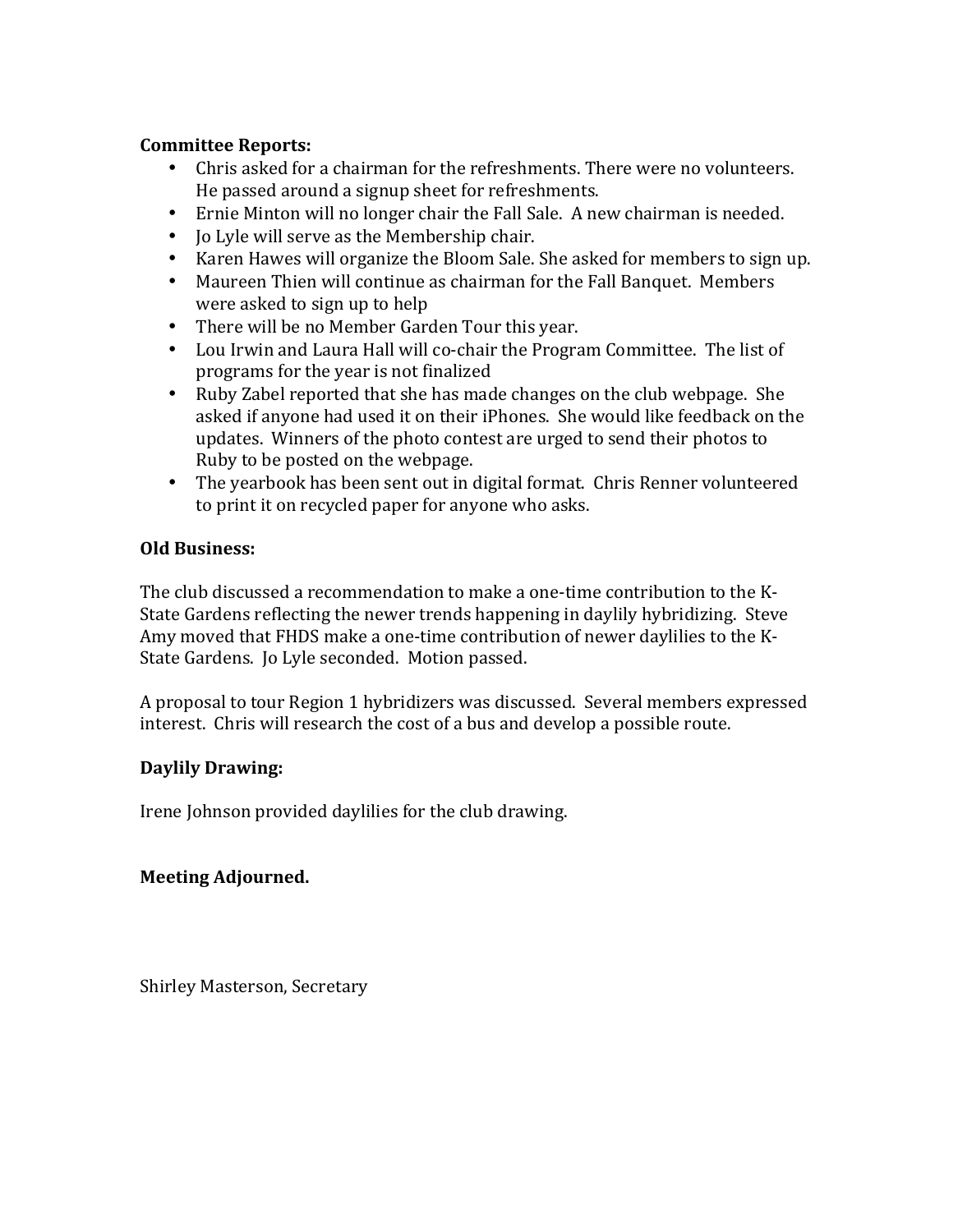## **Flint Hills Daylily Society Minutes of Meeting April 18, 2016**

The Flint Hills Daylily Society gathered at the Manhattan Senior Center for the April business meeting. President Chris Renner called the meeting to order.

#### **Program:**

The planned icebreaker was scrubbed. Guest Robin Goddard was introduced and welcomed. Laura Hall and Lou Irwin presented their program "My Favorite" Daylilies," a beautiful slide show of favorite daylilies with accompanying facts and comments from contributing members.

All club members enjoyed a break for a delicious spread of snacks provided by Irene Johnson, Joyce Memarian, Jeanette Schuler, and Ruby Zabel.

#### **New Business:**

Chris passed out sign up lists for the club participation daylily drawing and an April 26 trip to hear Karol Emmerich speak at the Topeka club. He also passed around a list provided by Frank Schmeidler of guest daylilies that need to be shared back with FHDS.

Chris announced that member Carla Bishop has moved to Axtel, Kansas.

Kathy Foster made a motion that the minutes of the last meeting be approved. Jo Lyle seconded the motion.

Treasurer Pam Lauer presented the Treasurer's Report. She reminded those who had not yet paid their dues to see her at the end of the meeting.

Chris announced that AHS needs garden judges. Michael Bowman has proposed conducting a training session in Manhattan the first week of June. Members are asked to volunteer to be trained. Discussion followed. Chris will send out an email to determine if there are enough interested volunteers.

## **Committee Reports:**

Membership: none

- Bloom Display: A sign up sheet for helpers will be passed around at the June 6 meeting. Bags of potting soil for potting daylilies for the sale are available from Chris Renner.
- Fall Sale: The committee will provide sign up sheets at the August 1 meeting. The proposed date for the sale at the Farmers Market is August 20. Ruby Zabel plans to set up a table at the Farmers Market on August 13 to advertise the upcoming sale.
- Fall Banquet: Maureen Thein announced that the banquet will be held September 19 at the Senior Center.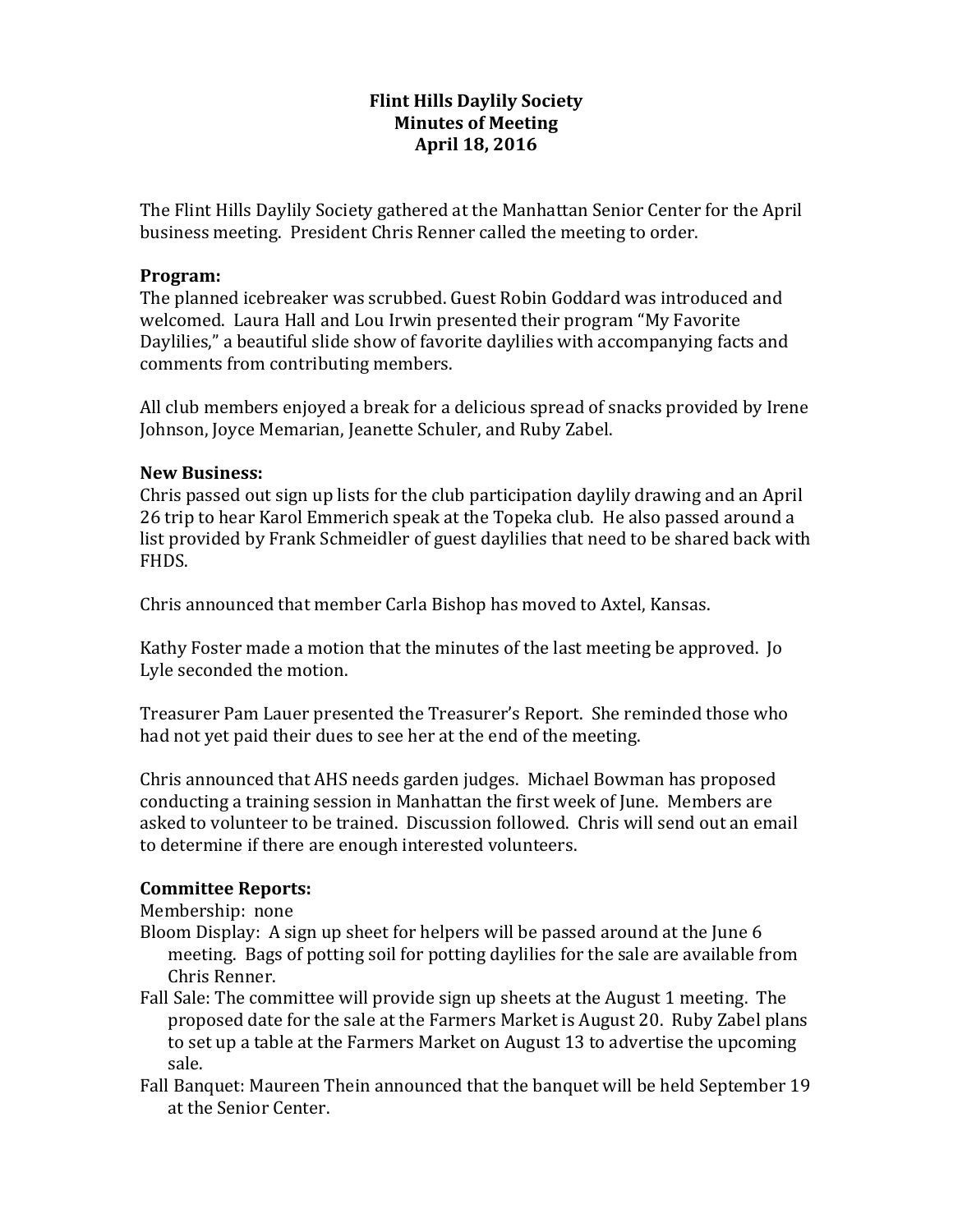Webmaster: Ruby Zabel reported that she has not yet posted winning pictures from the 2015 photo contest because she has not received many of them.

Members who attended the Winter Gathering (Marian, Ann, Bobbie, Dave, and Irene) reported that it was "well worth it" and that the auction was "great" although perhaps not as profitable as FHDS's Regional auction! Members are encouraged to attend next vear.

The following dates to remember were presented by Chris Renner:

- Region 11 Summer Conference, June 24 June 26, Wichita.
- National Convention, June 29 July 2, Louisville, KY (Sold Out)
- FDHS Meetings, June 6, August 1, and September 19

## **Old Business:**

The proposed AHS Daylily City project was the first order of old business. Discussion was primarily along the following topics: a.)Participation  $-$  Steve Thein asked for further discussion concerning the willingness of members to participate. There was mixed response. Irene Johnson mentioned that she is already scheduled to give a daylily presentation to an organization. b.) AHS Display Gardens –There is a need for more AHS display gardens in Manhattan to qualify. Chris Renner has begun the application process. Marian Quinlan suggested that there are many beautiful gardens in Manhattan that could qualify. c.) Community Gardens -The City of Manhattan has offered a planting bed for daylilies at the south entrance of City Park. Irrigation is provided and city crews will help with maintenance. Discussion was mostly favorable for providing a mix of plants. Signage is allowed along the sidewalk above the bed. After several minutes of discussion, Chris called for a motion from the floor concerning the AHS Daylily City application process. Shirley Masterson moved that FHDS pursue completing the application process to have Manhattan named an official AHS Daylily City. Laura Hall seconded the motion. The motion failed. However, the club will schedule a workday and provide daylily plants for the City Park flowerbed. Chris R. passed around a sign up sheet for daylily plant donations, and he will send out an email for scheduling.

In other old business, Chris R. reported that Scott McElwain is pleased with the club proposal to make a one-time contribution to K-State Gardens of newer varieties of daylilies including spiders, unusual forms, and doubles. The contribution will be valued at \$500. Scott E. is available to present a program for the club.

## **Daylily Drawing:**

Kathy and Kent Foster conducted the drawing for daylilies by Jamie Gossard.

# **Meeting adjourned.**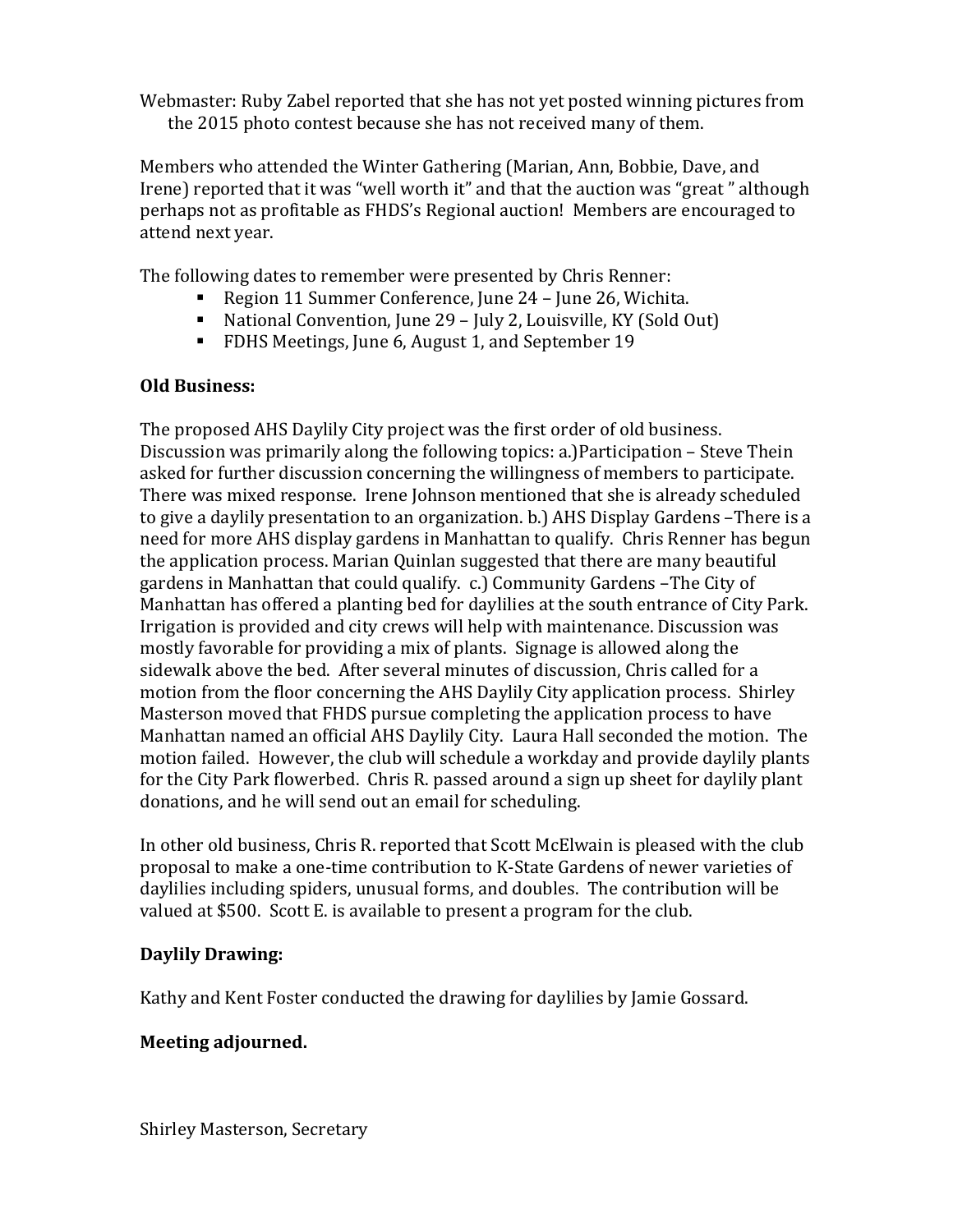### **Flint Hills Daylily Society Minutes of Meeting June 6, 2016**

The Flint Hills Daylily Society gathered at the Manhattan Senior Center for the June 6 business meeting. President Chris Renner called the meeting to order.

### **Program:**

Laura Hall and Lou Irwin lead a game of "Daylily Bingo" to get things started. Bingo was followed by an informative presentation, "Dealing with Rust: Keeping our Gardens Healthy," presented by Ann Redmond.

Members enjoyed a quick break for refreshments.

## **Minutes and Treasurer's Report:**

Marian Quinlan moved that the minutes of the April meeting be approved as written. Ruby Zabel seconded the motion.

Pam Lauer presented the Treasurer's Report. Susan Schoneweis moved that the report be approved. Joyce Todd seconded. The motion was passed.

## **Committee Reports:**

Membership: No report.

- Fall Sale: The date for the Fall Sale at the Farmers Market was set for Saturday, August 20.
- Fall Banquet: September 19 is the date set for the Fall Banquet. Steve Thien encouraged member to "start snapping!"
- Webmaster: Chris encouraged all members to take a look at the updated FHDS website by Ruby Zabel. Members gave Ruby a round of applause in appreciation of her work.

## **Old Business:**

Chris Renner reported that Bermuda grass has appeared in the proposed daylily bed at City Park. It needs to be eradicated before daylilies can be planted. The city will also move the Serviceberry tree that was planted in the bed. An additional bed near the swimming pool is also available for daylily plantings.

Chris also announced the availability of two seats for the club trip to Nebraska/Iowa July 16 and 17. A departure time and itinerary were shared. The club will pay for the rental of a van at \$495. Participants will pick up the rest of their costs for hotel, meals, and admission fees.

The garden judges training which was to take place in Manhattan has been postponed until next year due to scheduling conflicts.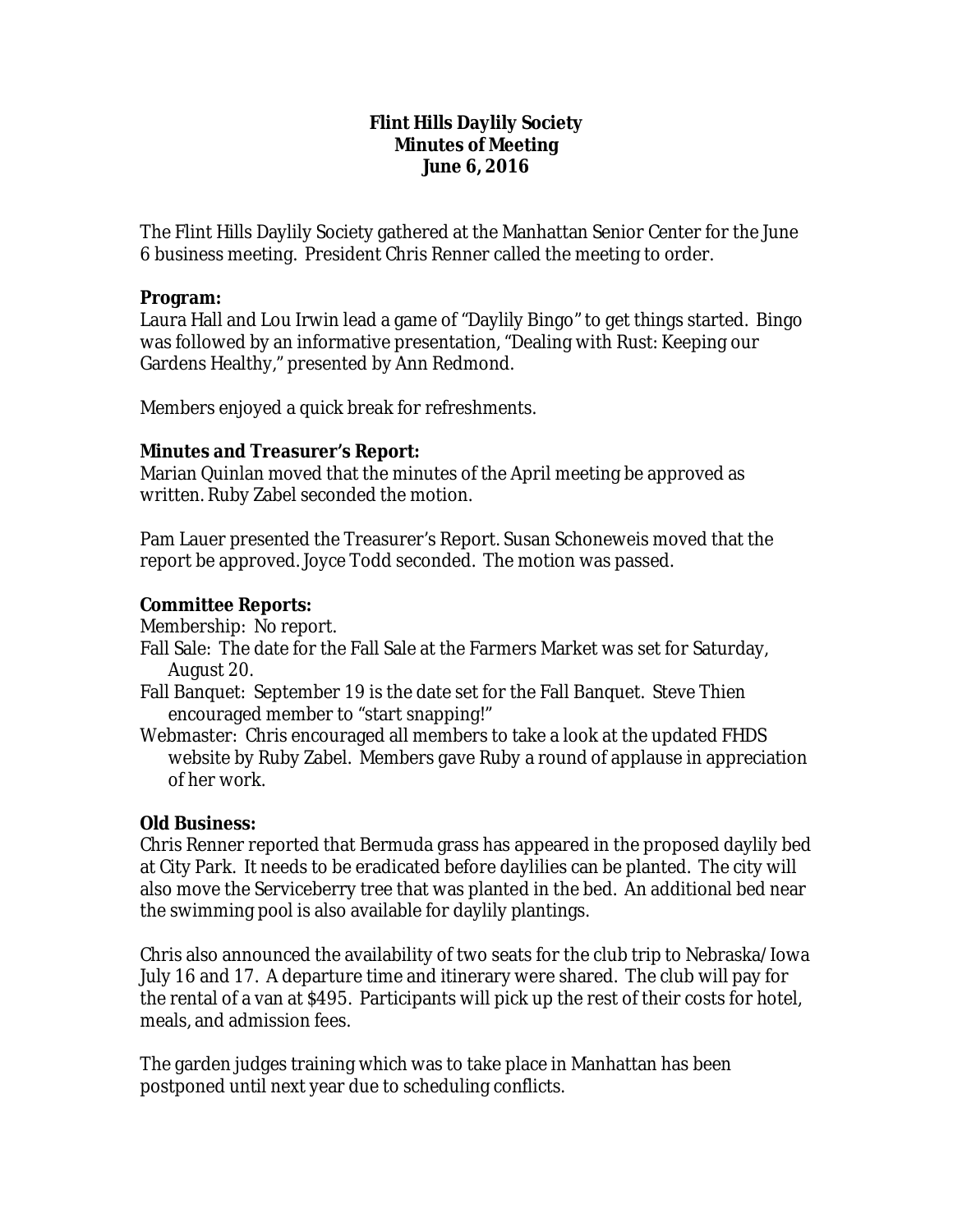#### **New Business:**

First on the agenda for new business was the Mall Bloom Display to be held July 9. Karen Hawes and Ann Redmond are co-Chairs. Sign up sheets for workers at the Mall Bloom Display were passed around. Karen will send out the time schedule the week before the event. Methods of getting publicity were shared. Chris R. presented a proposal to provide a free one-year FHDS membership to individuals who purchase \$40.00 or more in plants at the Bloom Display or Fall Sale. Discussion followed with the clarification being made that the free membership would be for the following year. Pam Lauer so moved and Joyce Memarian seconded the motion. All those present approved. An invitation will also be extended to these individuals to attend the August and September meetings as guests.

Concern was expressed over the drop in mall traffic. Advertising will be put in newspapers that provide free space. Other ideas for ways to get the date out were: Facebook, Craig's List, Farmers Market table, Nancy on Blueville's radio program, and Kathy on KMAN and KJCK talk show.

The City Parks Department has expressed interest in taking leftover daylilies from the Farmers Market sale in August.

The final item of business was the announcement that the nominating committee will be meeting concerning the selection of next year's officers. Discussion followed, particularly about the duties of the president.

**Daylily Drawing:** Door prize and club participation drawings were held.

## **Meeting adjourned.**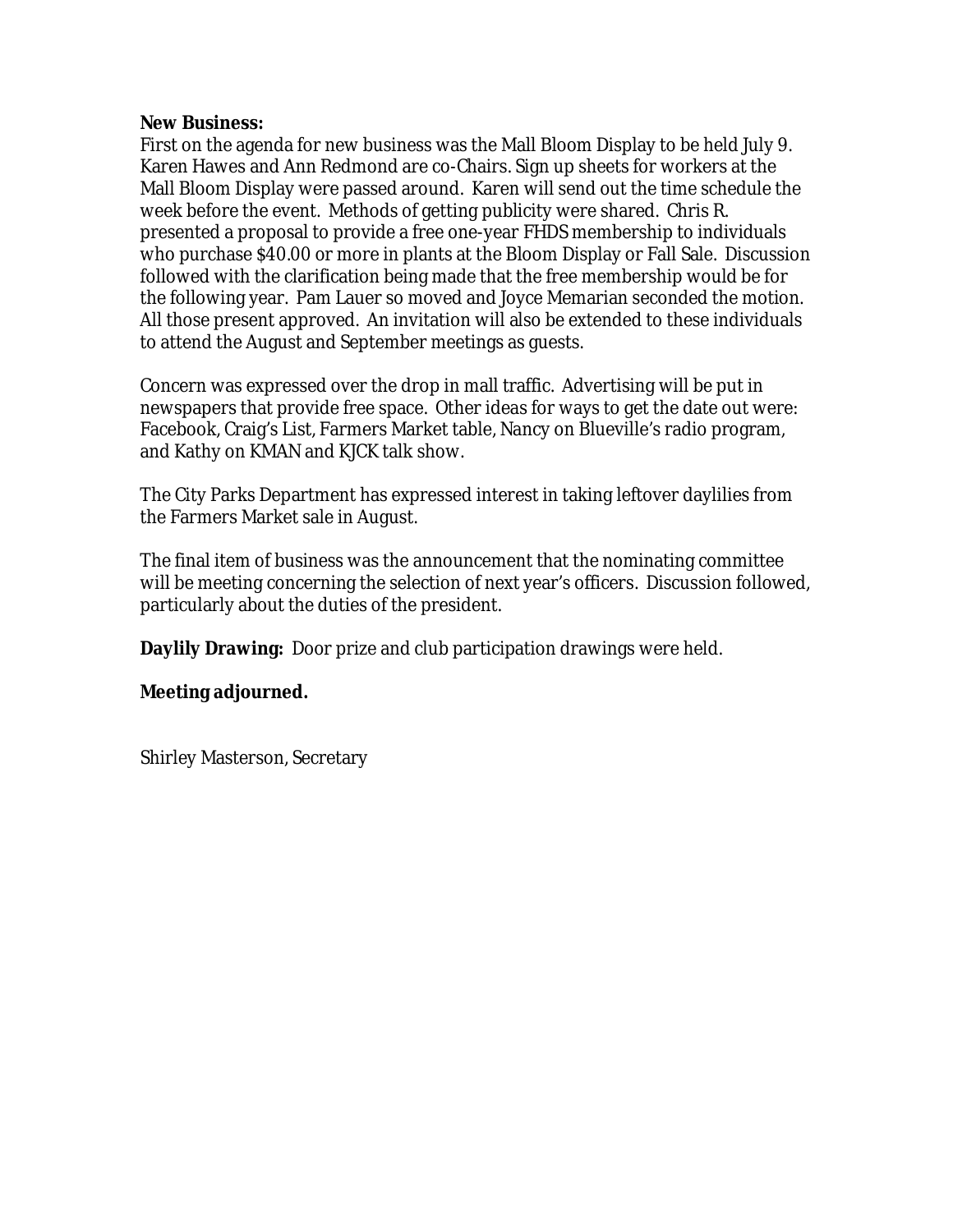## **Flint Hills Daylily Society Minutes of Meeting August 1, 2016**

The Flint Hills Daylily Society gathered at the Manhattan Senior Center for the August 1, 2016, business meeting. President Christopher Renner called the meeting to order.

## **Program:**

Kathy Foster presented a slide show and report on the 2016 Region 11 Conference and the tour gardens. She announced that the 2017 Regional Conference will be held in Oklahoma City, June 16-18. The Oklahoma City conference planners are requesting donations of authentic yard art for their auction.

Christopher then introduced Lois Hart, AHS Region 11 Director. Lois began by presenting issues of the AHS Journal to encourage non-members to join AHS. She gave a thorough and interesting report on the benefits of AHS membership including the following points:

- 1. \$25 membership includes 4 AHS Journals and a supplement
- 2. 3 issues of MoKanOk
- 3. \$25 voucher on daylily orders to participating growers
- 4. Invitations to conventions
- 5. Participation in Topeka and Wichita flower show
- 6. Training to be a garden or exhibition judge
- 7. Access to electronic robin
- 8. Eligible to be AHS display garden.
- 9. Access to members only portal which includes 70 years of AHS Journal articles
- 10. Vote in popularity poll
- 11. AHS is the international authority on registered daylilies
- 12. Participation in the photo contest
- 13. Visual media resources for member use

Lois also explained the club recognition program. She encouraged everyone to join AHS. AHS is primarily supported by dues and endowments.

AHS has published or is publishing three beautiful books on daylilies. The newest one coming out is Double Daylilies: Twice the Fun. The club may be interested in doing a group order. In addition, a book on spider daylilies will be coming out.

Lois finished by explaining the online Lily Auction. Club members were encouraged to donate daylilies to the auction to benefit Region 11.

## **Break:**

Members enjoyed a quick break for refreshments provided by Maureen Thien, Ann Redmond, Laura Hall, and Evelyn Lacey.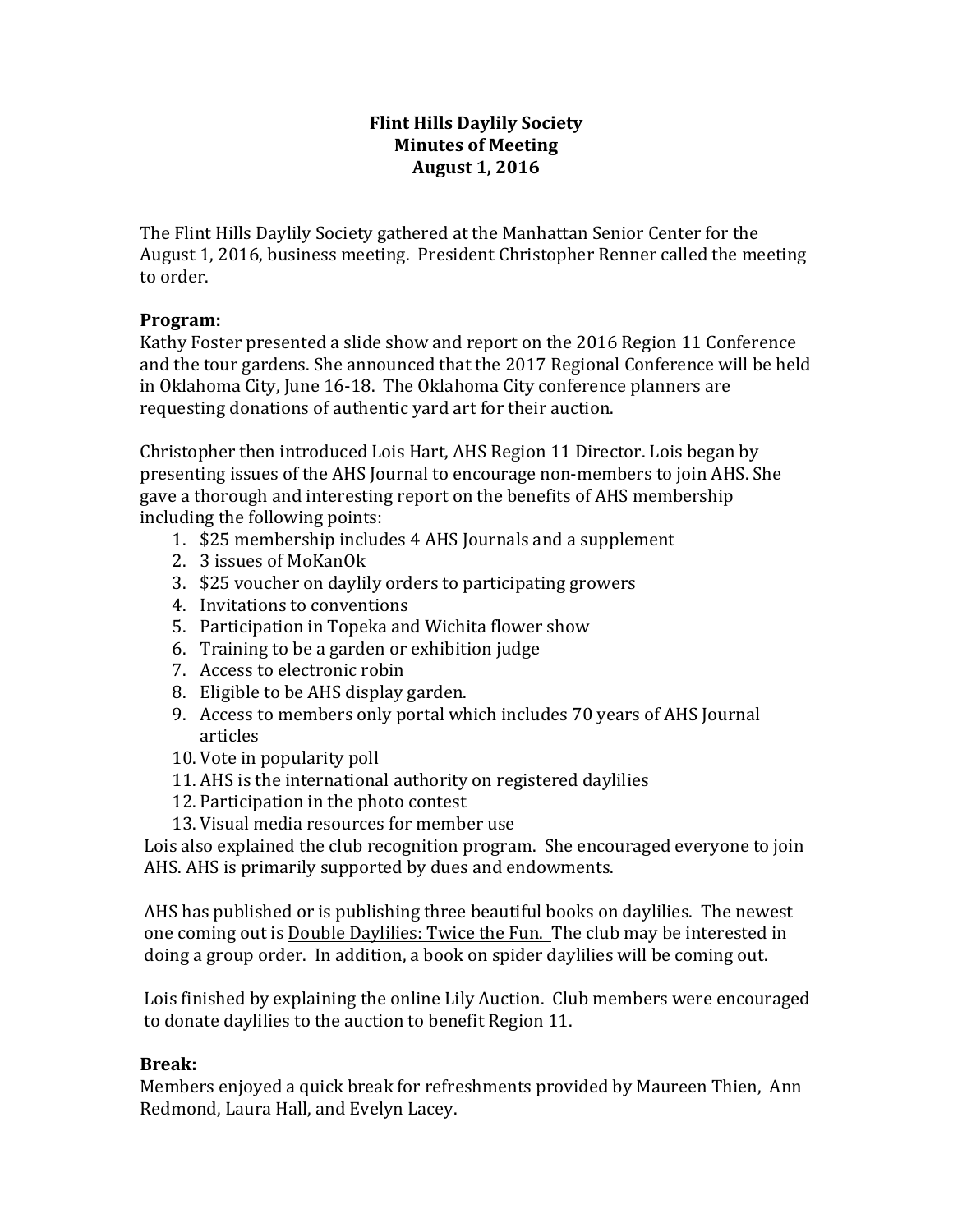#### **Minutes and Treasurer's Report:**

Kathy Foster moved that the minutes of the June meeting be approved as written. Marian Ouinlan seconded the motion.

Pam Lauer presented the Treasurer's Report. Maureen Thien moved that the report be approved. Bobbie Kromm seconded. The motion was passed.

#### **Committee Reports:**

Membership: Ann Redmond reminded members to let the committee know whenever important events happen in the lives of members.

Fall Sale: Ruby Zabel gave the report. The date for the Fall Sale at the Farmers Market is Saturday, August 20. Wednesday and Thursday of that week will be "wash and tag" at Irene Johnson's. Ruby showed the kits she and Irene put together for tagging and bagging daylilies for the sale. They asked that no daylily be priced less than \$5. Members are to price their own donations. Make up a list of daylilies you are donating by August  $8$  and send it to Ruby to have pictures printed. Save boxes. Set up time for Farmer's Market will be 7:00 a.m. Linda Marston agreed to host the presale potluck on Friday evening.

Fall Banquet: Maureen reported that the Fall Banquet would be September 19, at 6:00. Dinner will be served at 6:30 hosted by HyVee. Members are asked to RSVP by September 15. Voting on the club photo contest will be that evening.

Photo Contest: Steve Thien reported that he has emailed the photo contest rules. Entries must be received by August 30. Prizes will be given for  $1<sup>st</sup>$  and  $2<sup>nd</sup>$  places. Steve agreed to provide seedlings to all who enter the contest.

## **Old Business:**

Christopher Renner and Ruby Zabel attended the Parks and Recreation planning meeting to present the club's plan for the two flower beds in City Park. Christopher announced that planting is scheduled for the first two weeks of September. He asked for a list of donated plants asap. Pat Freeman and Christopher will plot out the two beds with the names of the plants donated.

The postmark deadline for voting in the AHS Popularity Poll is September 1.

#### **New Business:**

In response to a show of interest, Renner will order 10 copies of Double Daylilies: Twice the Fun.

Renner reported that Facebook had 56,000 clicks for Bloom Display.

For the final order of business, Renner reported that the board is recommending a procedural change regarding participation and presidential plants. It is recommended that members receiving these plants no longer be required to return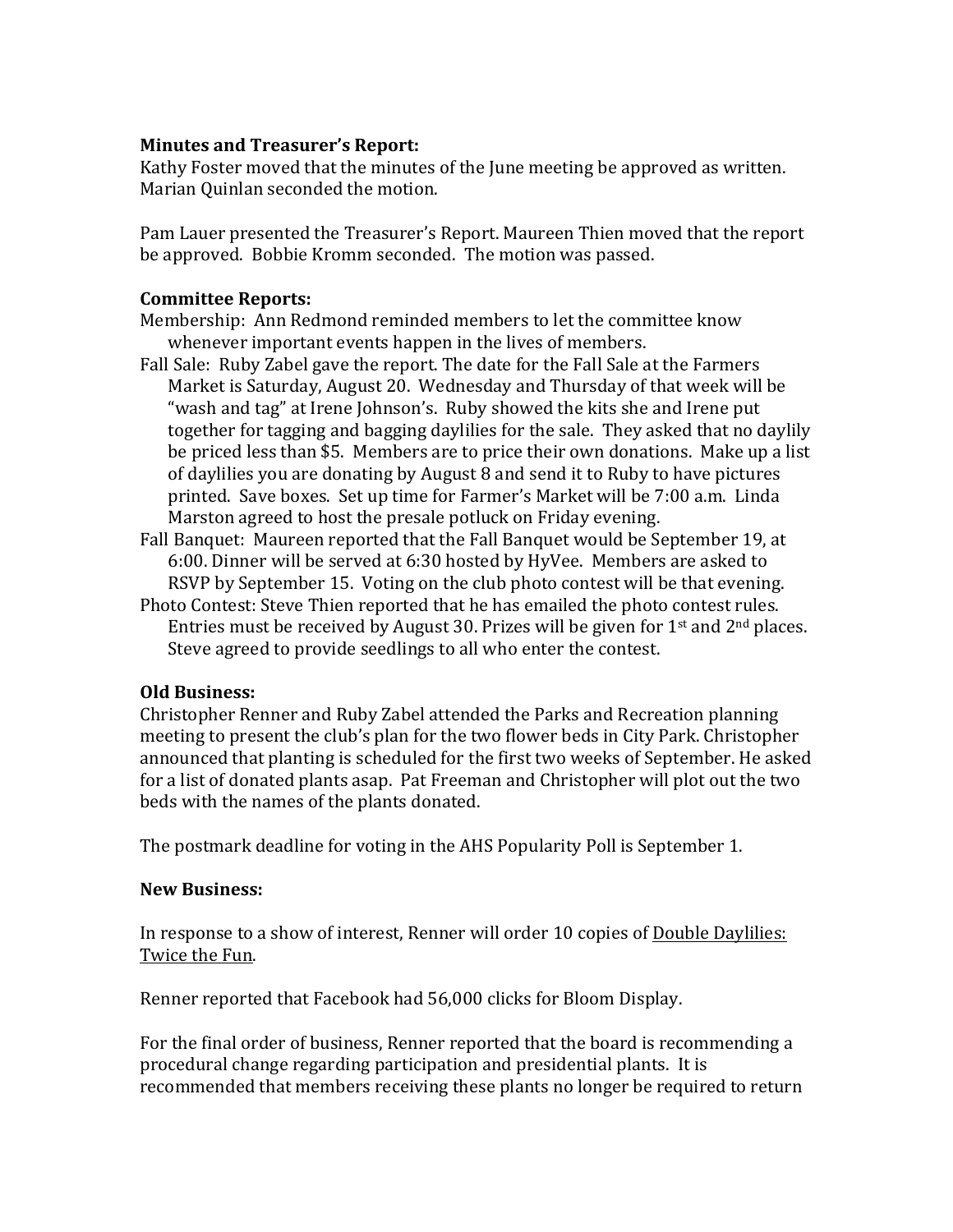the increases for distribution to the club. The following changes would be made to the FHDS Yearbook:

Strike --

" member exchange drawing typically held at our fall banquet meeting."

"All FHDS members are eligible for drawings involving the scheduled return of fan increases originally distributed as either a presidential daylily or club participation program (guest) daylily."

The following change would be made to Article V Special Expenses: Strike –

"After growing the daylily for 3 seasons, the President shall distribute half of the fans to current Club members by drawing."

Criteria for Club participation Program would be changed to read as follows: "As a special reward for providing leadership to FHDS, the President may purchase a "Presidential Daylily" and ask for reimbursement of up to \$100 from the club."

"The club will provide one drawing a year for "Club Participation." These plants are provided a s a reward to those who contribute time and energy to the club. Eligibility for the Club Participation drawing is outlined below."

There was lively discussion on the proposed changes and the correct procedures to follow to make the changes. Kathy Foster moved that the proposed changes be voted upon for approval in September. Jeanette Schuler seconded the motion. Motion carried.

**Daylily Drawing:** Daylilies for the door prize drawing were provided by Peggy Jeffcoat.

## **Meeting adjourned.**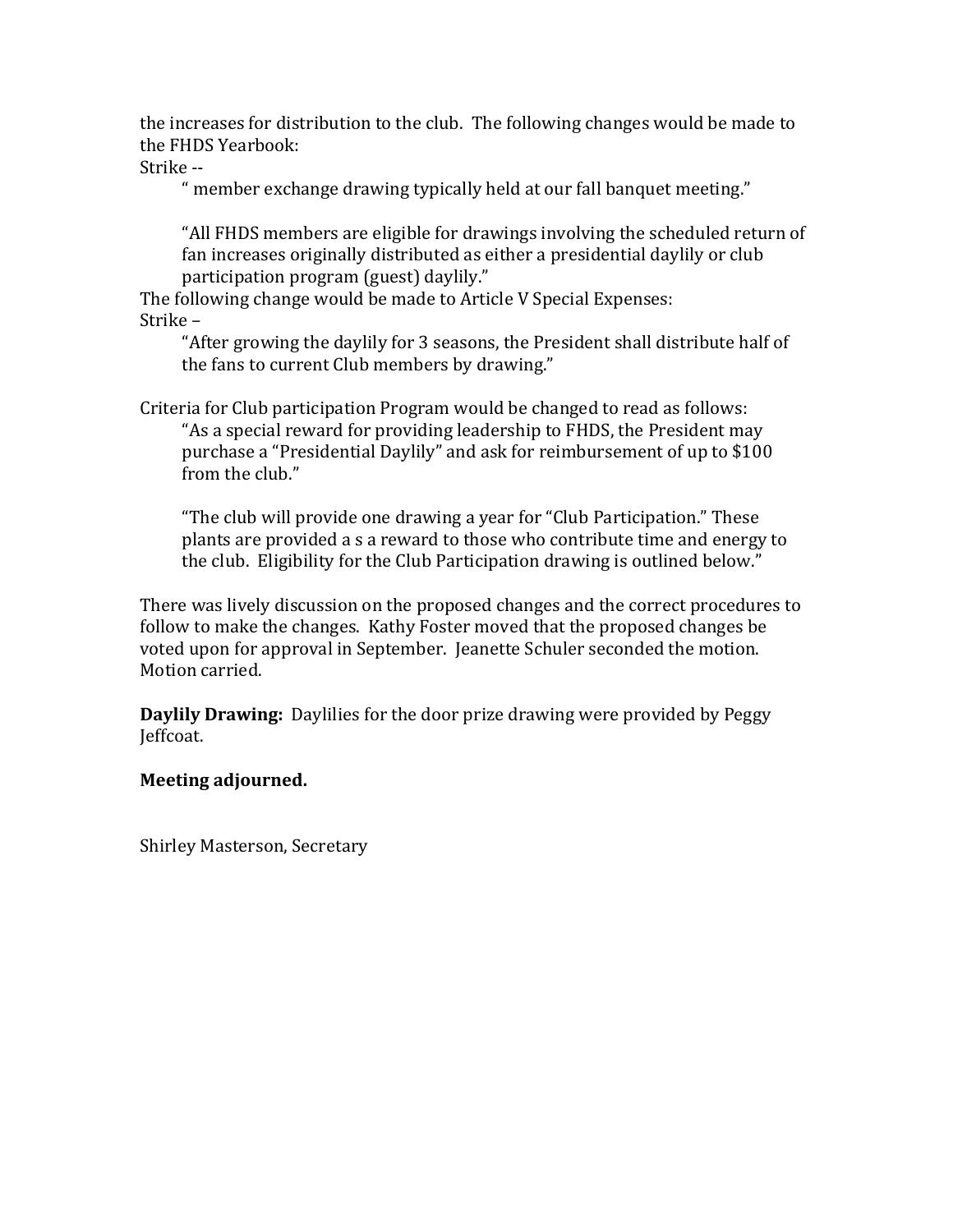## **Flint Hills Daylily Society Minutes of Meeting September 19, 2016**

The Flint Hills Daylily Society gathered at the Manhattan Senior Center on Monday, September 19, for the final business meeting of 2016 and the Fall Banquet.

## **Program:**

First in order of entertainment was eating! The annual banquet was organized by Maureen Thien with food provided by HyVee. Following, the banquet, Steve Thien explained new guidelines of silent voting. Members voted for their favorites in the club photography contest.

Christopher Renner then called the business meeting to order at 7:20.

# **Minutes and Treasurer's Report:**

Kathy Foster moved that the minutes of the August meeting be approved with two corrections. Jo Lyle is Membership chairman, and the photo contest is to have prizes for 1st places only. Marian Quinlan seconded the motion. Motion carried.

Pam Lauer presented the Treasurer's Report including the 2016 budget with actual and projected expenses Net income was \$463. The proposed budget for 2017 will include the same amounts as 2016 unless some items are known to be different. Pam presented a breakdown of the Farmer's Market Sale for 2016 and past years. FHDS did better this year than last year presumably because of FaceBook.

There was a discussion of donations of plants to K-State Gardens. Director Scott McElwain will give a presentation to the club in February on the plans for daylilies at K-State Gardens. No donations of plants are needed until further notice, because the existing plantings have to be moved for the renovation of the conservatory.

The question was then raised as to whether FHDS should make a donation to AHS for 2107. We gave \$500 in 2016 because of a matching fund. There are no known matching funds at this time. Also mentioned was that every club gives to the MoKanOK Editor's Club. Should we contribute to that in 2017? It was decided that since MoKanOk is in good shape financially, we would not be giving a donation in 2017 and possibly for several years.

Steve Thien moved that the Treasurer's Report and the 2017 Budget be approved. Jeanette Schuler seconded. The motion was passed.

## **Committee Reports:**

No committee reports given.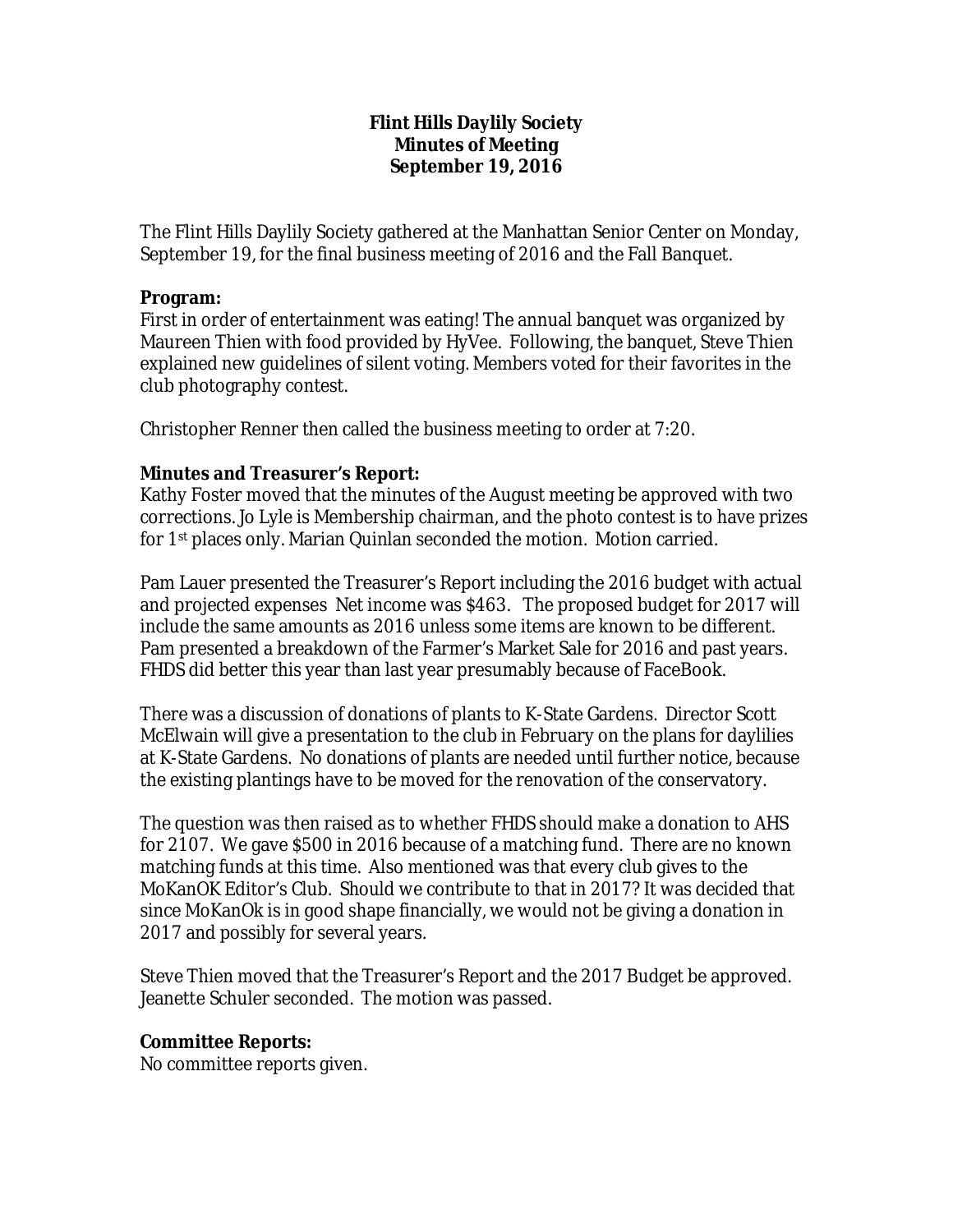## **Old Business:**

Christopher Renner announced that the mulching of the City Park Display Garden would be the following day, Tuesday, September 20 at 9:00 a.m.

The club will purchase copies of Double Daylilies: Twice the Fun and Illustrated Guide to Daylilies. Copies will be available for purchase at the February business meeting.

The previously recommended procedural change regarding participation and presidential plants was presented for final approval. It has been recommended that members receiving these plants no longer be required to return the increases for distribution to the club. The following changes would be made to the FHDS Yearbook:

Strike --

" member exchange drawing typically held at our fall banquet meeting."

"All FHDS members are eligible for drawings involving the scheduled return of fan increases originally distributed as either a presidential daylily or club participation program (guest) daylily."

The following change would be made to Article V Special Expenses: Strike –

"After growing the daylily for 3 seasons, the President shall distribute half of the fans to current Club members by drawing."

Criteria for Club participation Program would be changed to read as follows: "As a special reward for providing leadership to FHDS, the President may purchase a "Presidential Daylily" and ask for reimbursement of up to \$100 from the club."

"The club will provide one drawing a year for "Club Participation." These plants are provided a s a reward to those who contribute time and energy to the club. Eligibility for the Club Participation drawing is outlined below."

Jeanette Schuler moved that the procedural changes be adopted as outlined above. Kathy Foster seconded the motion. Motion carried.

## **New Business:**

Christopher Renner presented the slate of officers for 2017 as follows:

Christopher Renner, President Ruby Zabel, Vice-President Pam Lauer, Treasurer Shirley Masterson, Secretary Linda Marston, Member-at-Large